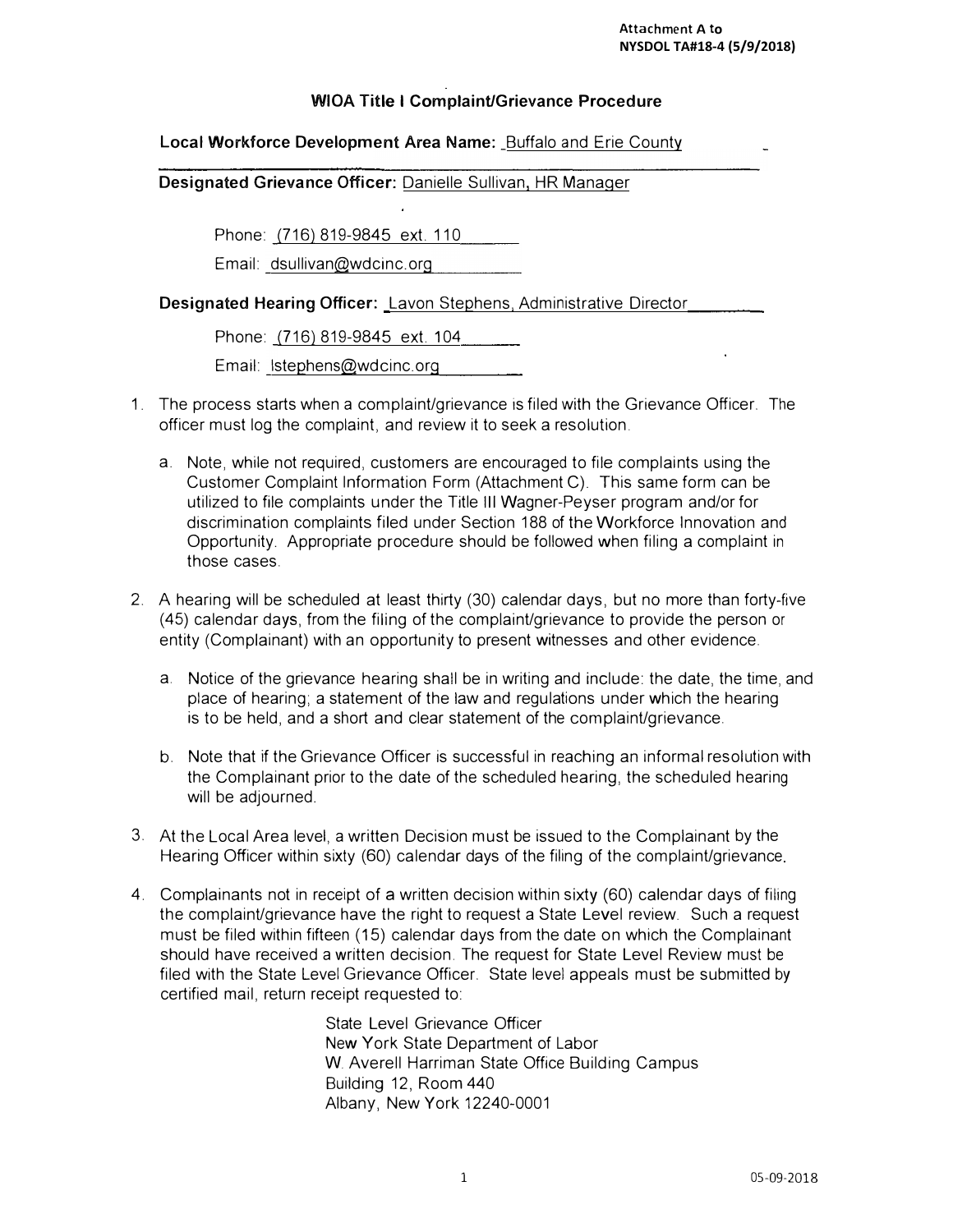- 5. The Complainant also has the right to request a State Level review of an adverse decision issued by the Local Level Hearing Officer. Such request must be filed with the State Level Grievance Officer within ten (10) calendar days of receipt of the adverse decision.
- 6. State Level Review shall only proceed to the extent that a Local level hearing has been held, findings of fact made, and a decision rendered. If not, the State Level Grievance Officer shall return the complainUgrievance to the Local Level Grievance Officer with instructions on how to complete the review and hearing process.
- 7. To the extent that Local Level Hearing is complete, requests to review the Local Level Hearing decision shall be limited to any allegations of procedural errors or errors in interpreting or applying the law. Findings of Fact must occur at the Local Level Any finding at the State Level indicating that errors were made at the Local Level in making Findings of Fact will be returned to the Local Level for further review.
- 8 If a State Level Review is requested, the State Level Grievance Officer shall investigate the complaint/grievance, seek resolution, and issue a written decision within sixty (60) calendar days of receipt of a request for a review by a Complainant
- 9 A hearing will be scheduled at least thirty (30) calendar days, but no more than forty-five (45) calendar days, from the filing of the complaint/grievance.
	- a. Note that if the State Level Grievance Officer is successful in reaching an informal resolution with the Complainant prior to the date of the scheduled hearing, the scheduled hearing will be adjourned.
- 10 Complainants either not given a hearing or who did not receive a hearing decision within sixty (60) calendar days of requesting State Level Review, and which were not remanded back to the Local Level, have the right to request a Federal Level Review. Such a request must be filed within fifteen (15) calendar days from the date on which the Complainant should have received a written decision.
- 11. Complainants in receipt of a written State Level hearing decision, have the right to request a Federal Level Review. Such a request must be filed within ten (10) calendar days from the date on which Complainant received the written hearing decision. Such requests must allege either procedural violations or errors in interpreting or applying the law at the lower level hearing. Federal Level Appeals must be submitted by certified mail, return receipt requested, to the Secretary, U.S. Department of Labor, Washington, DC 20210, Attention ASET. A copy of the appeal must be simultaneously provided to the appropriate ETA Regional Administrator (address below) and the opposing party.

U S Department of Labor Employment and Training Administration 25 New Sudbury St John F. Kennedy Federal Building, Room E-350 Boston, MA 02203